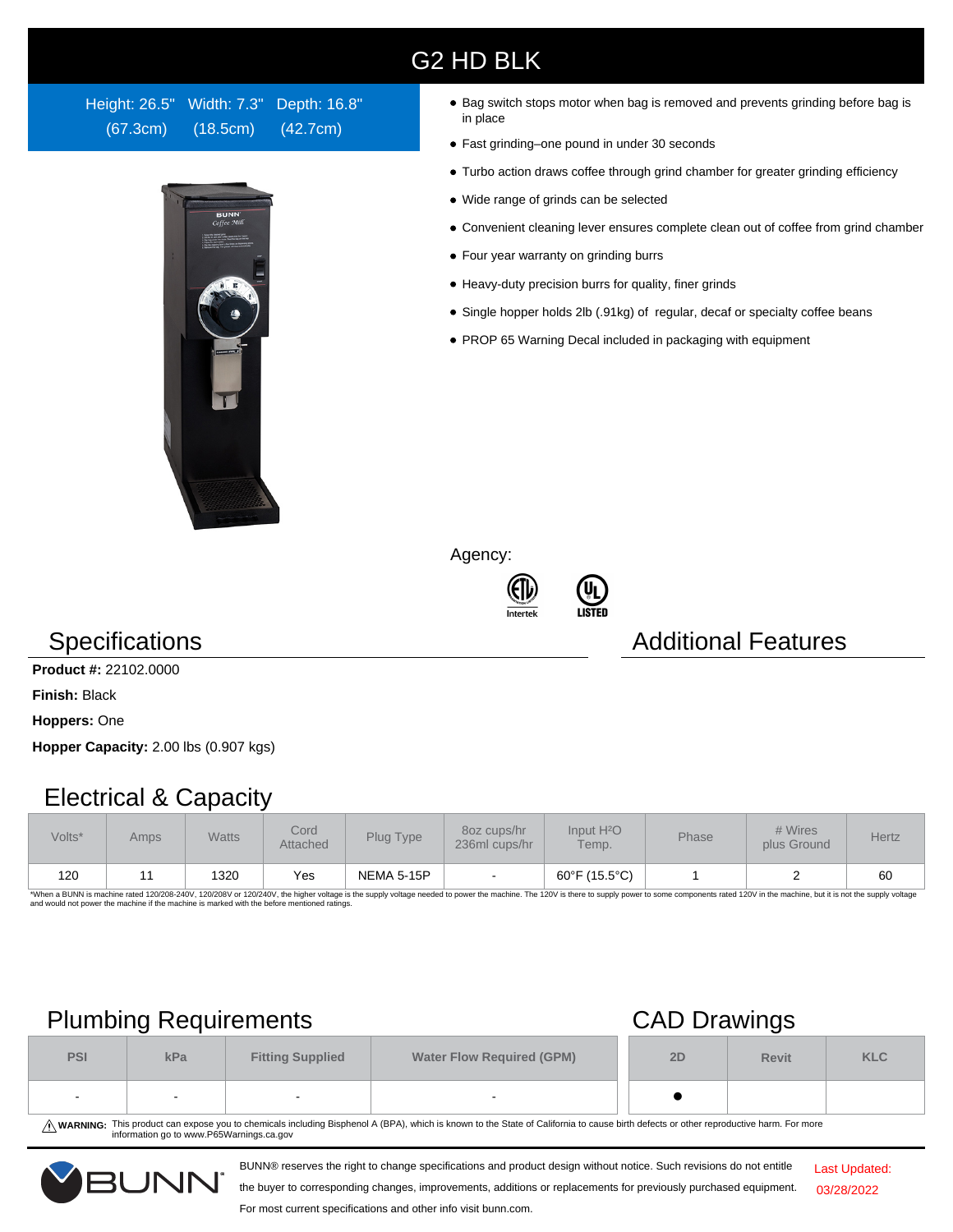

| Unit           |          |         |            | <b>Shipping</b> |          |              |            |                         |  |
|----------------|----------|---------|------------|-----------------|----------|--------------|------------|-------------------------|--|
|                | Height   | Width   | Depth      | Height          | Width    | <b>Depth</b> | Weight     | <b>Volume</b>           |  |
| <b>English</b> | 26.5 in. | 7.3 in. | $16.8$ in. | 32.8 in.        | 13.6 in. | 23.1 in.     | 55.400 lbs | $5.972$ ft <sup>3</sup> |  |
| <b>Metric</b>  | 67.3 cm  | 18.5 cm | 42.7 cm    | 83.2 cm         | 34.6 cm  | 58.7 cm      | 25.129 kgs | $0.169 \text{ m}^3$     |  |



BUNN® reserves the right to change specifications and product design without notice. Such revisions do not entitle the buyer to corresponding changes, improvements, additions or replacements for previously purchased equipment. For most current specifications and other info visit bunn.com. Last Updated: 03/28/2022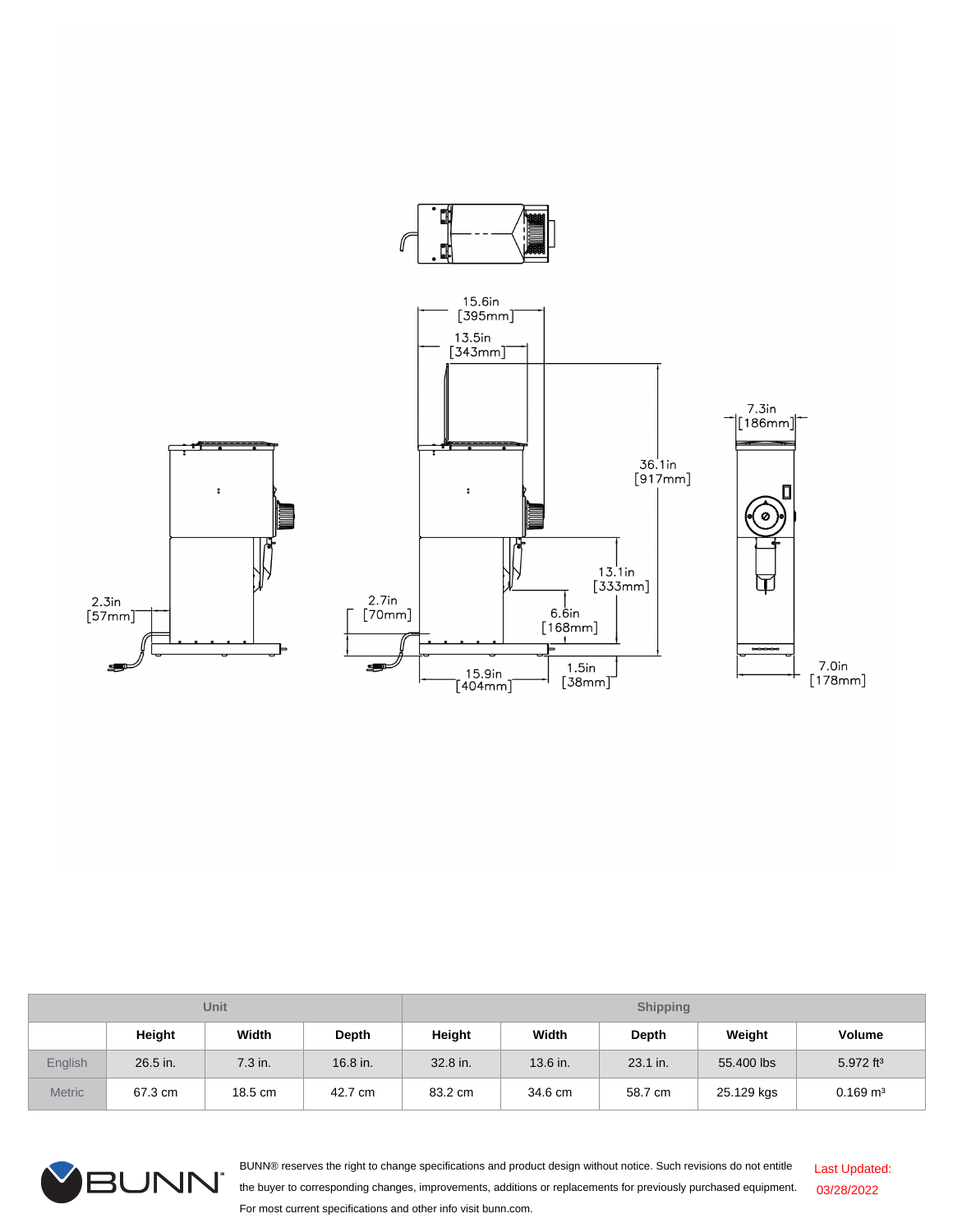# Related Products & Accessories:G2 HD BLK(22102.0000)